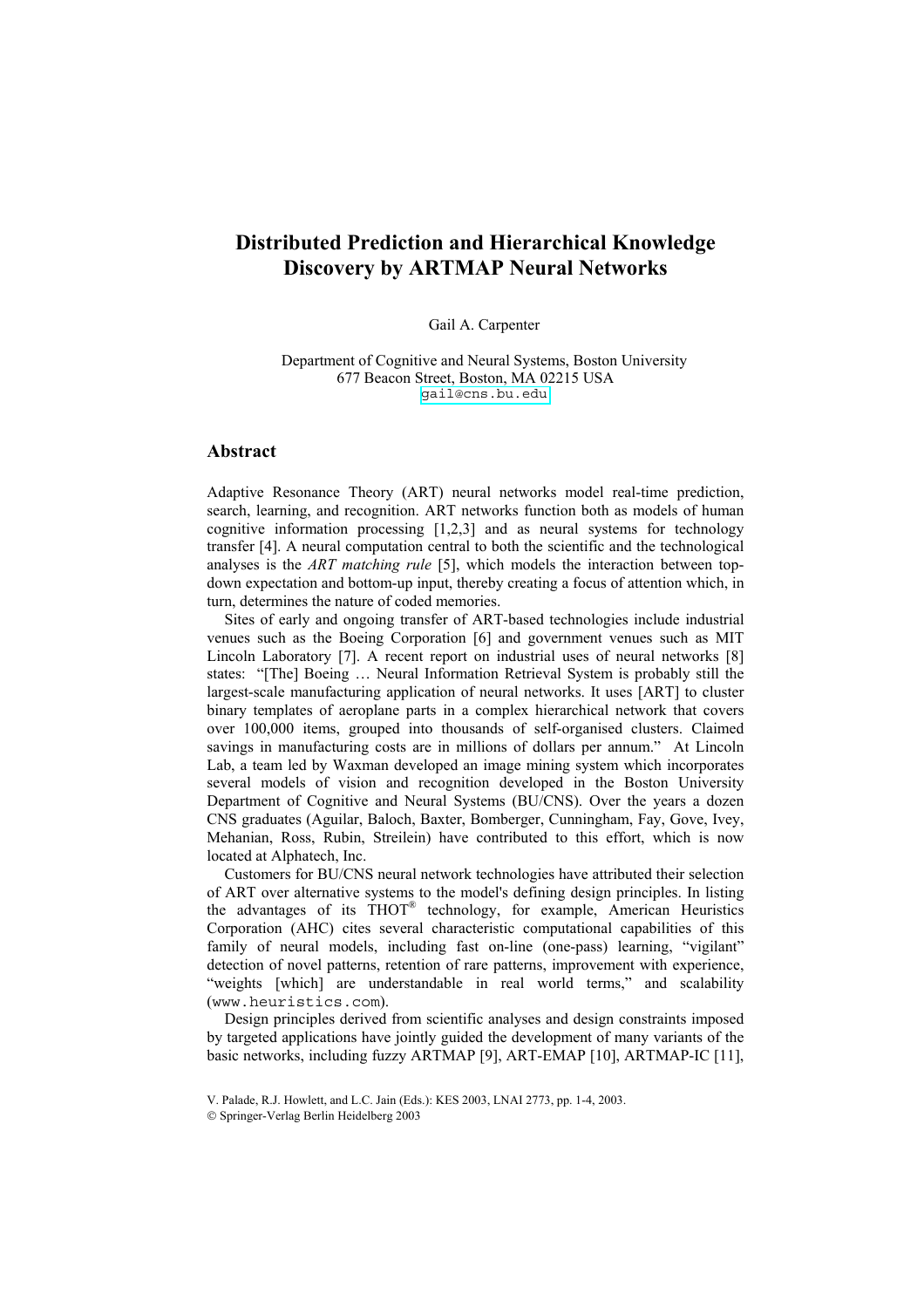Gaussian ARTMAP [12], and distributed ARTMAP [3,13]. Comparative analysis of these systems has led to the identification of a *default ARTMAP* network, which features simplicity of design and robust performance in many application domains [4,14]. Selection of one particular ARTMAP algorithm is intended to facilitate ongoing technology transfer.

The default ARTMAP algorithm outlines a procedure for labeling an arbitrary number of output classes in a supervised learning problem. A critical aspect of this algorithm is the distributed nature of its internal code representation, which produces continuous-valued test set predictions distributed across output classes. The character of their code representations, distributed vs. winner-take-all, is, in fact, a primary factor differentiating various ARTMAP networks. The original models [9,15] employ winner-take-all coding during training and testing, as do many subsequent variations and the majority of ART systems that have been transferred to technology. ARTMAP variants with winner-take-all (WTA) coding and discrete target class predictions have, however, shown consistent deficits in labeling accuracy and post-processing adjustment capabilities. The talk will describe a recent application that relies on distributed code representations to exploit the ARTMAP capacity for one-to-many learning, which has enabled the development of self-organizing expert systems for multi-level object grouping, information fusion, and discovery of hierarchical knowledge structures. A pilot study has demonstrated the network's ability to infer multi-level fused relationships among groups of objects in an image, without any supervised labeling of these relationships, thereby pointing to new methodologies for self-organizing knowledge discovery.

## **References**

- [1] S. Grossberg, "The link between brain, learning, attention, and consciousness," *Consciousness and Cognition,* vol. 8**,** pp. 1-44, 1999. ftp://cns-ftp.bu.edu/pub/diana/Gro.concog98.ps.gz
- [2] S. Grossberg, "How does the cerebral cortex work? Development, learning, attention, and 3D vision by laminar circuits of visual cortex,"*Behavioral and Cognitive Neuroscience Reviews*, in press, 2003, http://www.cns. bu.edu/Profiles/Grossberg/Gro2003BCNR.pdf
- [3] G.A. Carpenter, "Distributed learning, recognition, and prediction by ART and ARTMAP neural networks," *Neural Networks*, vol. 10, pp. 1473-1494, 1997, http://cns.bu.edu/~gail/115\_dART\_NN\_1997\_.pdf
- [4] O. Parsons and G.A. Carpenter, "ARTMAP neural networks for information fusion and data mining: map production and target recognition methodologies," *Neural Networks*, vol. 16, 2003, http://cns.bu.edu/~gail/ ARTMAP\_map\_2003\_.pdf
- [5] G.A. Carpenter and S. Grossberg, "A massively parallel architecture for a self-organizing neural pattern recognition machine," *Computer Vision, Graphics, and Image Processing*, vol. 37, pp. 54-115, 1987.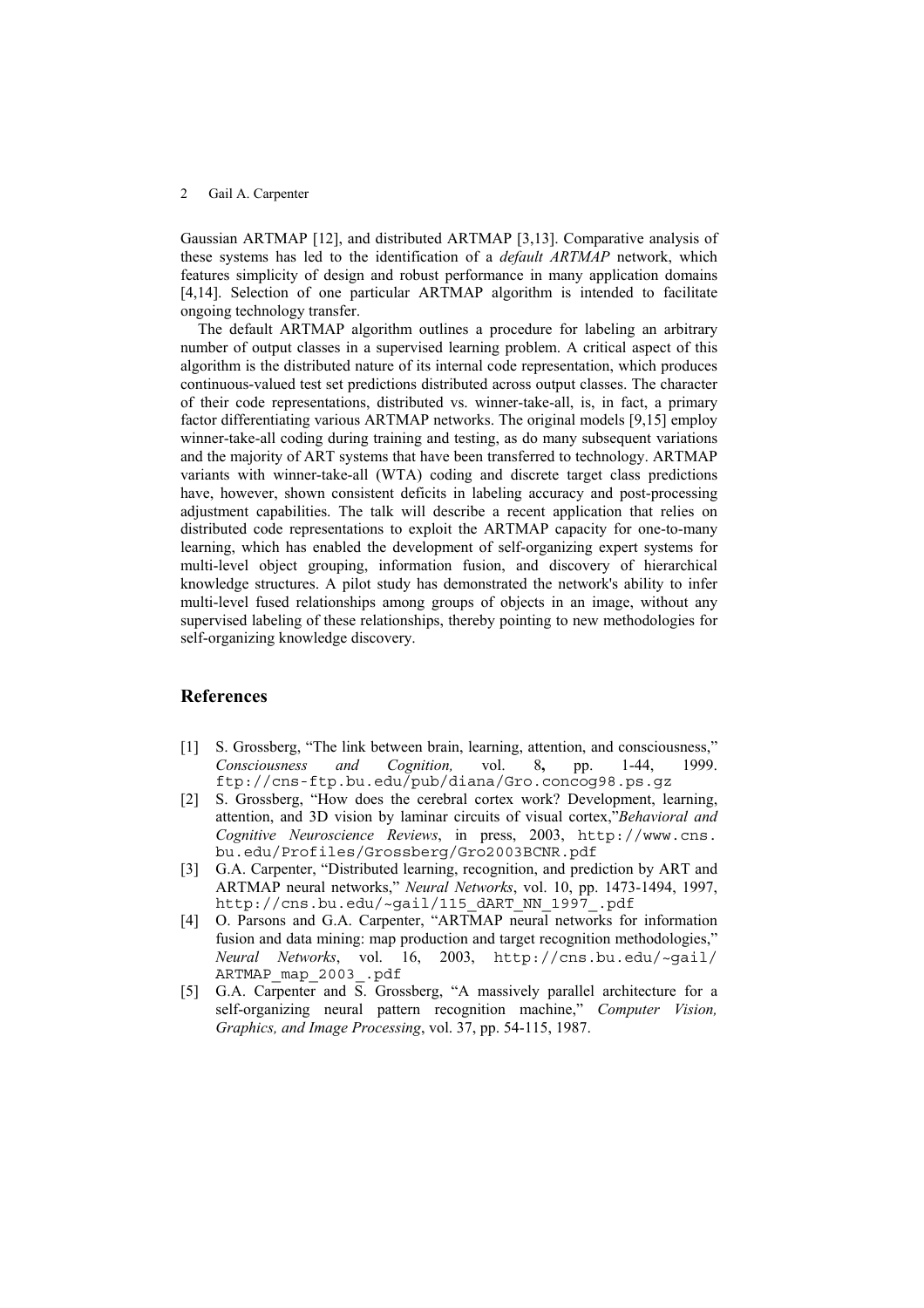- [6] T.P. Caudell, S.D.G. Smith, R. Escobedo, and M. Anderson, "NIRS: Large scale ART 1 neural architectures for engineering design retrieval," *Neural Networks*, vol. 7, pp. 1339-1350, 1994, http://cns.bu.edu/~gail/ NIRS\_Caudell\_1994\_.pdf
- [7] W. Streilein, A. Waxman, W. Ross, F. Liu, F., M. Braun, D. Fay, P. Harmon, and C.H. Read, "Fused multi-sensor image mining for feature foundation data," In *Proceedings of 3rd International Conference on Information Fusion,* Paris, vol. I, 2000.
- [8] P. Lisboa, "Industrial use of saftey-related artificial neural netoworks," *Contract Research Report 327/2001,* Liverpool John Moores University, 2001. http://www.hse.gov.uk/research/crr\_pdf/2001/crr01327. pdf
- [9] G.A. Carpenter, S. Grossberg, N. Markuzon, J.H. Reynolds, and D.B. Rosen, "Fuzzy ARTMAP: A neural network architecture for incremental supervised learning of analog multidimensional maps," *IEEE Transactions on Neural Networks*, vol. 3, pp. 698-713, 1992, http://cns.bu.edu/~gail/ 070 Fuzzy ARTMAP 1992 .pdf
- [10] G.A. Carpenter and W.D. Ross, "ART-EMAP: A neural network architecture for object recognition by evidence accumulation," *IEEE Transactions on Neural Networks*, vol. 6, pp. 805-818, 1995, http://cns.bu. edu/~gail/097\_ART-EMAP\_1995\_.pdf
- [11] G.A. Carpenter and N. Markuzon, "ARTMAP-IC and medical diagnosis: Instance counting and inconsistent cases," *Neural Networks*, vol. 11, pp. 323-336, 1998. http://cns.bu.edu/~gail/ 117\_ARTMAP-IC\_1998\_.pdf
- [12] J.R. Williamson, "Gaussian ARTMAP: A neural network for fast incremental learning of noisy multidimensional maps," *Neural Networks*, vol. 9, pp. 881-897, 1998, http://cns.bu.edu/~gail/ G-ART\_Williamson\_1998\_.pdf
- [13] G.A. Carpenter, B.L. Milenova, and B.W. Noeske, "Distributed ARTMAP: a neural network for fast distributed supervised learning," *Neural Networks,* vol. 11, pp. 793-813, 1998, http://cns.bu.edu/~gail/ 120\_dARTMAP\_1998\_.pdf
- [14] G.A. Carpenter "Default ARTMAP," *Proceedings of the International Joint Conference on Neural Networks (IJCNN'03)*, 2003. http://cns.bu.edu/~gail/Default\_ARTMAP\_2003 .pdf
- [15] G.A. Carpenter, S. Grossberg, and J.H. Reynolds, "ARTMAP: Supervised real-time learning and classification of nonstationary data by a self-organizing neural network," *Neural Networks*, vol. 4, pp. 565-588, 1991, http://cns.bu.edu/~gail/054\_ ARTMAP\_1991\_.pdf.

## **Biography**

Gail Carpenter (http://cns.bu.edu/~gail/) obtained her graduate training in mathematics at the University of Wisconsin (PhD, 1974) and taught at MIT and Northeastern University before moving to Boston University, where she is a professor